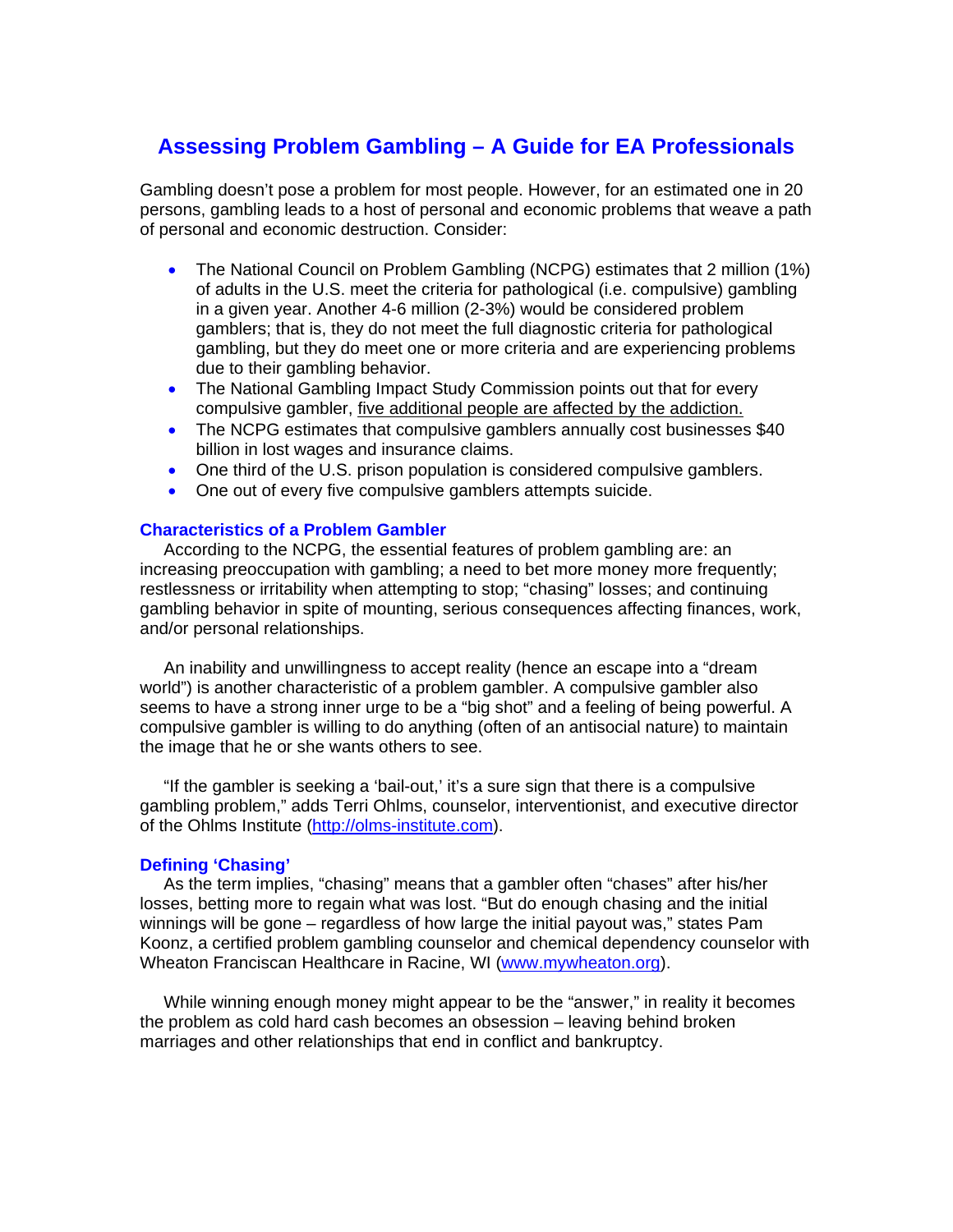#### **Comparing/Contrasting to Other Addictions**

 In some ways, problem gambling is similar to other addictions, such as alcohol and other drug abuse. "I haven't seen a major difference," says Bruce Cotter, a leading interventionist and recovering alcoholic who has helped hundreds of people with their addictions (www.whentheywontquit.com). "Many gamblers drink, and they probably use another drug. There are also gamblers who abuse their wives," he notes.

 Moreover, like alcoholic employees, problem gamblers often deny they have a problem – even though the reality is that their problematic behavior is likely affecting their family and/or work life, even if it isn't always obvious to co-workers and/or family. As the Nevada Council on Problem Gambling puts it: *"when someone has a problem with gambling, everyone in the family is affected."* 

 "What differentiates the gambling addiction from drug or alcohol addictions is that there are no obvious physical signs shown by the gambling addict," Ohlms states. "Behaviorally, they simulate the sexual addict. Even so, with the sexual addict, there are often signs among intimate others indicating that particular addiction, especially in the later stages.

 "The gambling addict, however," she adds, "holds his/her secret close to himself/herself. Family and friends may not have a clue about how bad the gambling has become until it's too late. Therefore, the deception is felt far worse than other addictions, especially since it affects the pocketbook."

## **Uncovering Problem Gambling Behavior**

 Since so many people with addictions – gamblers in particular – are clever liars, how can the EAP uncover problematic gambling behavior? According to Ohlms, when an EAP screens for drug/alcohol use, questions about gambling can be interwoven into the screening by using the CAGE assessment:

- *1) Have you ever felt the need to cut down on your drinking, drug use or gambling?*
- *2) Have people annoyed you by criticizing your drinking, drug use, or gambling?*
- *3) Have you ever felt bad or guilty about your drinking, drug use, or gambling?*
- *4) Have you ever needed an eye opener to steady your nerves or to get rid of a hangover; or stayed longer at a gambling event than you planned trying to get back what you lost?*

 "If the CAGE draws out a possible issue with gambling, then ask about debt: who, how much; does the person plan restitution; does the person think he/she has a problem with gambling?" Ohlms adds. "If the answer is yes, then apply the SOGS (South Oaks Gambling Screen) assessment – www.stopgamblingnow.com/sogs\_print.htm

 Cotter points out another potentially revealing question that can be asked: *"If you could never gamble again, how would you feel?"* According to Cotter, an approach like this is useful because, to the gambler, it's not just the gambling itself that's important, it's the "thrill of the bet." "If you say it [the question] this way, it doesn't have a provocation to it," Cotter says.

## **Treatment**

 If the screenings point to a need for further assessment or treatment, Ohlms urges a referral to a professional who has been trained to work with compulsive gamblers.